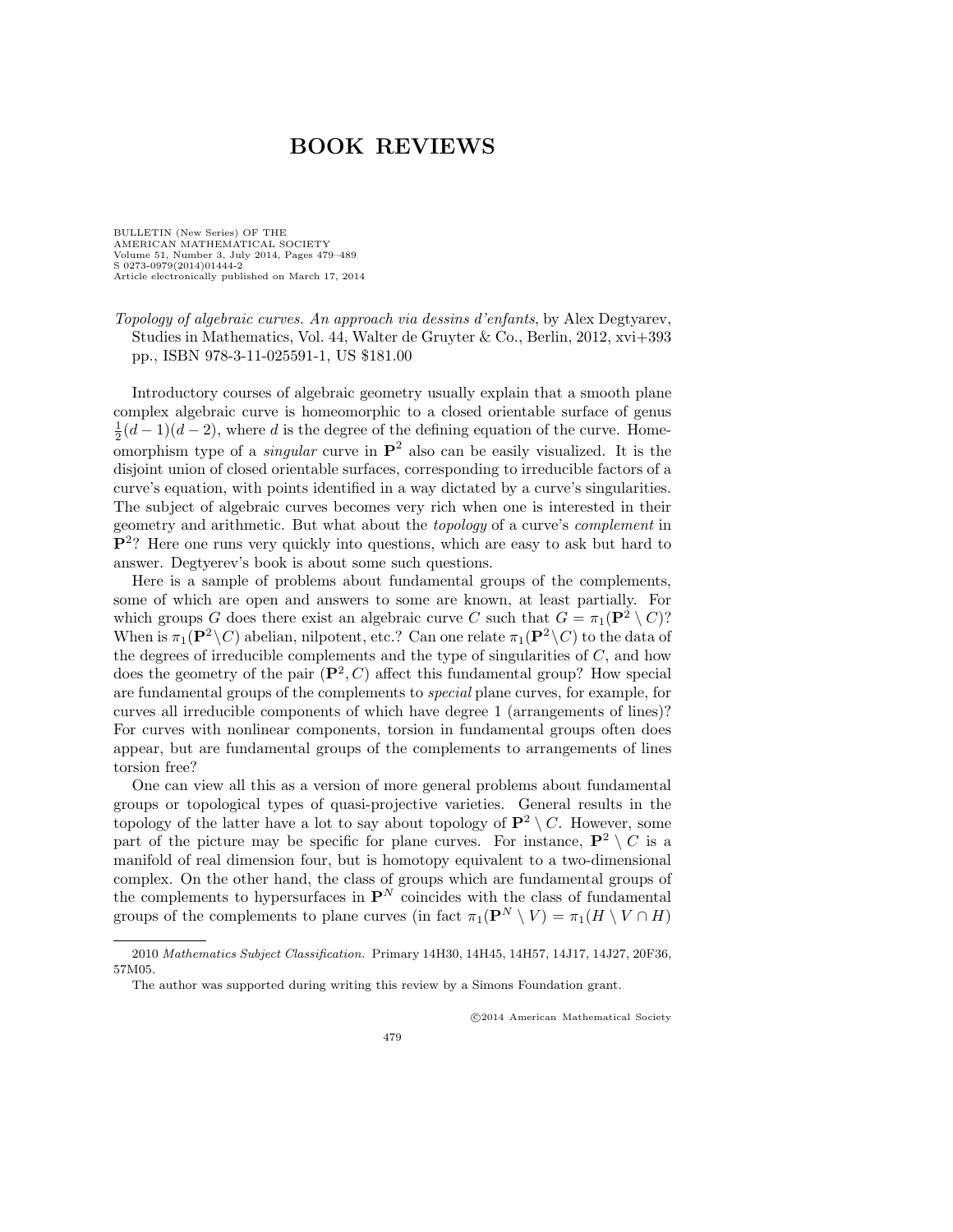for any hypersurface *V* and generic plane *H* in  $\mathbf{P}^{N}$ ). What else is special for this particular class of fundamental groups of quasi-projective manifolds?

The subject has a history that is more than hundred years long. Some effective approaches use only topological methods, but the most interesting results involve the relation of  $\pi_1(\mathbf{P}^2 \setminus C)$  to algebraic geometry associated with pair  $(\mathbf{P}^2, C)$ , in particular, Hodge theory. The main highlights of the developments in the topology of the complements are as follows.

The Zariski–van Kampen description of  $\pi_1(\mathbf{P}^2 \setminus C)$  (cf. [38]). Consider the equation  $f(x, y) = 0$  of a curve *C* in sufficiently general affine coordinates. Denote by  $x_0$  a sufficiently general point on the *x*-axis *X*, where  $L_{x_0} = \{(x_0, y) \in \mathbb{C}^2 | y \in \mathbb{C}\}\$ is the corresponding "vertical" line and  $p = (x_0, y_0) \in L_{x_0}$  is a basepoint. Then generators  $\kappa_i, i = 1, \ldots, \deg C$  of the free group  $\pi_1(L_{x_0} \setminus L_{x_0} \cap C, p)$  also generate the group  $\pi_1(\mathbf{P}^2 \setminus C, p)$ , but satisfy in it certain relations. Let

(1) 
$$
\operatorname{Cr}(C) = \{x \in X | \operatorname{Card}(L_x \cap C) < \deg(C) \}
$$

be the critical set of projection of *C* onto *X*. For any loop  $\gamma$  in  $X \setminus C$ r based at  $x_0$ , while one moves along  $\gamma$ , a continuous change of points of  $C \cap L$  yields a diffeomorphism of the pair  $(L_{x_0}, L_{x_0} \cap C)$ . This diffeomorphism, in turn, induces the automorphism  $\Phi_{\gamma}$  of the free group  $\pi_1(L_{x_0} \setminus L_{x_0} \cap C, x_0)$ . If  $\gamma_j$  are generators of the free group  $\pi_1(X - Cr(C), x_0)$ , then the defining relations of  $\pi_1(\mathbf{P}^2 \setminus C, p)$  are

(2) 
$$
\Phi_{\gamma_j}(\kappa_i) = \kappa_i, i = 1, ..., \deg C, j = 1, ..., \text{Card } Cr(C), \kappa_1 \cdot ... \cdot \kappa_{\deg C} = \text{id}.
$$

A permutation of the finite set  $L_{x_0} \cap C$  obtained by moving along  $\gamma$  is the monodromy transformation central to the Riemann description of multivalued functions in one variable: the inverse map of the projection of *C* onto the *x*-axis is such a multivalued function. In 1912 Enriques attempted to extend Riemann's theory to the multivariable case and considered the problem of finding which finite groups can appear as the monodromy groups of an algebraic function in two variables having a given *C* as its ramification locus. Relations (2) appeared in his work as conditions which should be satisfied by the generators of the monodromy groups of multivalued algebraic functions, such as solution  $z(x, y)$  to an equation  $z(x, y)^n + a_1(x, y)z(x, y)^{n-1} + \ldots + a_n(x, y) = 0$ , where  $a_i(x, y)$  are polynomials. Enriques' calculation yields a quotient of  $\pi_1(\mathbf{P}^2 \setminus C)$  by the intersection of subgroups of finite index (as was pointed out already by Zariski in [42]) and bears a hint of the idea of an *algebraic* fundamental group which started being developed only half century later by Grothendieck, Serre, and Abhyankar. His calculations describe the group having the same profinite completion as  $\pi_1(\mathbf{P}^2 \setminus C)$ . In fact, comparison of Enriques and van Kampen's approaches leads to the question, Is the intersection of subgroups of finite index trivial, i.e., are the fundamental groups of the complements to plane curves residually finite? This is one of many "easy to ask" questions that are still wide open, but in 1993 Toledo [36] found an example of a projective variety with a nonresidually finite fundamental group (cf. [36]). On many occasions, one sees in the early period of the topology of plane algebraic curves the seeds of fundamental ideas which became fully developed much later.

Construction of presentation (2) allowed the carrying out of several important calculations, but it shed little light on most problems about fundamental groups mentioned above. Often presentation (2) is not the most useful one, and specific features in special situations may lead to different important presentations. For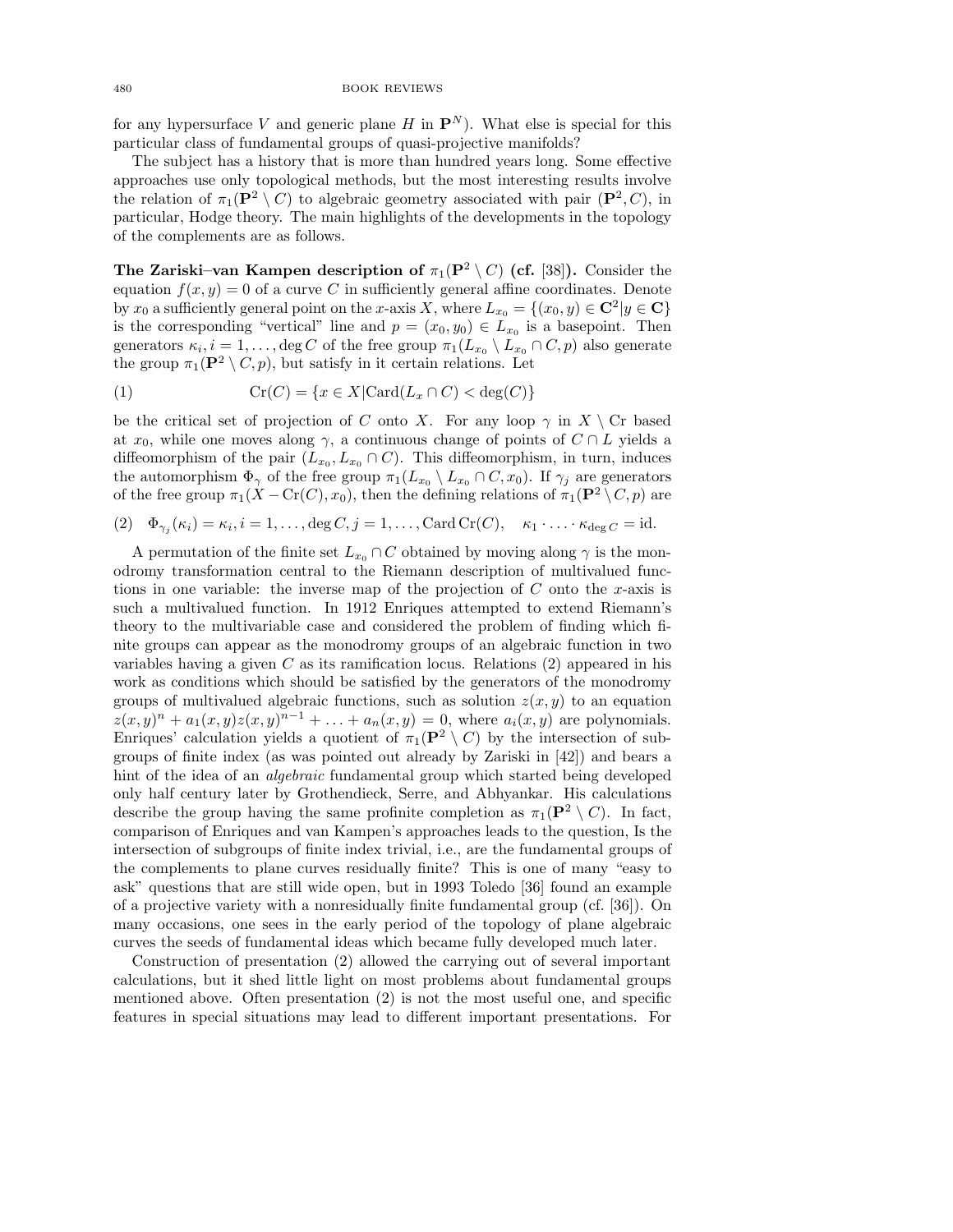example Brieskorn (cf. [5]) gives presentations of fundamental groups of complements to arrangements of hyperplanes corresponding to some Coxeter groups. It is transparently related to the presentation of the Coxeter group itself and is also a generalization of a standard presentation of Artin's braid group, leading to Deligne's determination of their homotopy type by showing the vanishing of higher homotopy groups of these complements, cf. [12].

Commutativity of  $\pi_1(\mathbf{P}^2 \setminus C)$  in the case when *C* has nodes as the only singularities. Nodes, i.e., points near which the curve can be given by local equation  $x^2 = y^2$ , are the mildest singularities, and the above claim was made by Zariski in a 1929 paper (cf. [39]). His argument relied on the Severi assertion in [35, *Anhang F*, 1921] that the variety of plane curves of fixed degree and with fixed number of nodes is irreducible. It was meant to be applied to obtain several fundamental results in algebraic geometry of curves, but Severi's proof was incorrect. Another such application, besides Zariski's, was the irreducibility of the moduli space of smooth curves of a given genus. Alternative proofs for the latter were found very early (Deligne and Mumford's proof in [9] still uses some of Severi's ideas), but the problem of the irreducibility of families of nodal plane curves was solved by Harris only in 1986 in [20]. The question on commutativity of the fundamental groups of the complements to nodal curves became known as the "Zariski problem". Its solution, independent of Severi's assertion, actively sought over decades, was found in 1979 by Fulton (cf. [18]) for algebraic fundamental groups and by Deligne (cf. [11]) in the topological case. A few years later, Nori in [33] discovered a solution to a generalization of the Zariski problem for curves with arbitrary singularities on arbitrary projective surfaces implying commutativity of  $\pi_1(\mathbf{P}^2 \setminus C)$  in the case when  $C$  is nodal. To date, this is the strongest tool for identifying cases in which the fundamental group of the complement is commutative.

Dependence of the fundamental group on the local type of singularities. Early studies of special classes of curves signaled dependence of  $\pi_1(\mathbf{P}^2 \setminus C)$  on the complexity of the local type of singularities of *C* as well as their number. Evidence for this started coming in with Zariski's assertion about the fundamental group of the complements to nodal curves and continued to his calculations of nonabelian fundamental groups in several explicit examples of curves with mild singularities. Later calculation of fundamental groups of the complements to the curves  $(x^p + y^p)^q + (y^q + z^q)^p = 0$  as a free product of two cyclic groups  $\mathbf{Z}_p * \mathbf{Z}_q$ , due to Oka, (cf. [34]) reinforced such expectation.

The first quantitative results in this direction were obtained by A. Libgober in [25] and [26]. It is convenient to state these results using the Alexander invariants of groups, first developed in the context of knot theory. Interestingly, Zariski used polynomial invariants in his study of covering space (cf. [41]), but the connection with Alexander polynomials associated with knots was not made at the time (cf. Mumford's question in [42, Ch. 8, Appendix II]).

Let *G* be a finitely generated and finitely presented group endowed with a surjection Π : *G* → Σ onto a cyclic group Σ with generator *σ*. Let  $K_{\Sigma}$  = Ker Π. The exact sequence

(3) 
$$
0 \to K_{\Sigma}/K'_{\Sigma} \to G/K'_{\Sigma} \to \Sigma \to 0,
$$

where  $'$  denotes the commutator, induces the action of a generator  $\sigma$  of  $\Sigma$  on  $K_{\Sigma}/K'_{\Sigma}\otimes{\bf Q}$ . The characteristic polynomial of  $\sigma$  is called the *Alexander polynomial*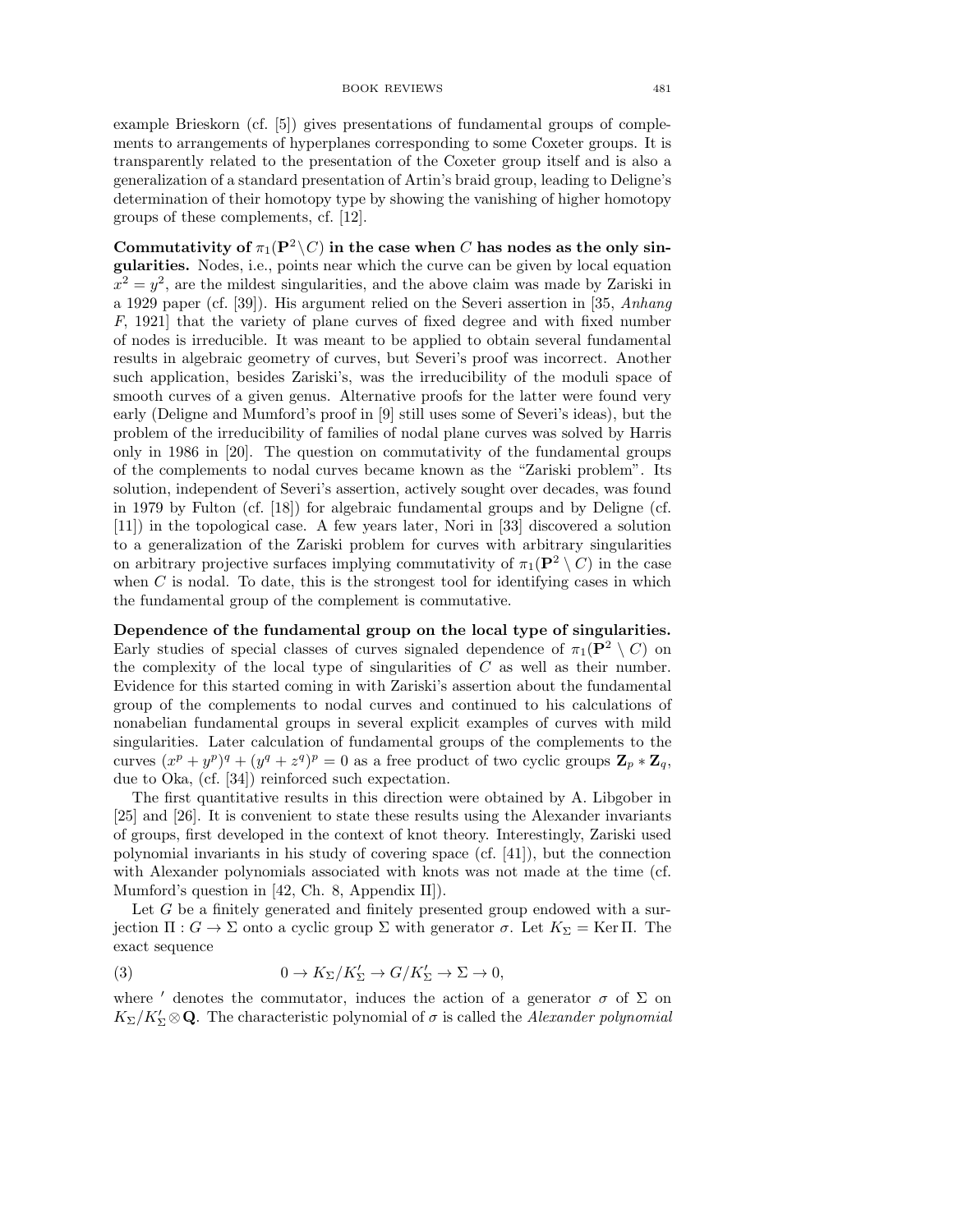of *G* relative to surjection Π. For irreducible curves in  $\mathbf{P}^2$  or  $\mathbf{C}^2$ , as well as for knots in the 3-sphere, the abelianization of the fundamental group *G* of the complement is cyclic, and its orientation gives the canonical choice of  $\sigma$ , i.e., the resulting polynomial is an invariant of the group. From its definition, it depends only on *G/G*′′, where *G*′′ is the commutator of *G*′ . This construction is due to Alexander (cf. [1]), at least in the case of fundamental groups of links, and subsequently it was developed by Reidemeister, Seifert, Fox, and many others.

To a germ  $C_P$  of a plane curve at point  $P \in \mathbf{P}^2$ , one can associate a link in the 3-sphere as follows. Let  $B_P$  be a small ball about  $P$  (its real dimension is four). The link of *C<sup>P</sup>* is the intersection of *C<sup>P</sup>* with the boundary ∂*B<sup>P</sup>* of *B<sup>P</sup>* . Complexity of singularity of  $C_P$  at P is reflected by complexity of its link: if a germ  $C_P$  is smooth, then  $C_P \cap \partial B_P$  is unknotted in  $\partial B_P$ ; if  $C_P$  has a node at  $P$ , then  $C_P \cap \partial B_P$  is a pair of linked circles; if  $C_P$  has local equation  $x^2 = y^3$ , then  $C_P \cap \partial B_P$  is a trefoil knot, etc. The Alexander polynomials respectively are  $1, t-1, t^2-t+1$ . In general, the links associated with singularities are of a special kind: they are iterated torus links. This implies, in particular, that their Alexander polynomials are cyclotomic.

Consider an irreducible curve *C* in  $\mathbf{P}^2$  with arbitrary singularities  $P_1, \ldots, P_N$ . Let  $\Delta_C(t)$  be the Alexander polynomial of  $\pi_1(\mathbf{P}^2 \setminus C)$ , and let  $\Delta_{C,P_i}(t)$  be the Alexander polynomial of the link of a germ of  $C$  at  $P_i$ . One of the main results of [25] is the divisibility relation,

(4) 
$$
\Delta_C(t)|\Pi_{i=1,\ldots,N}\Delta_{C,P_i}(t).
$$

For example, for irreducible curves *C* having nodes and cusps as the only singularities, the Alexander polynomial has the form  $(t^2 - t + 1)^s$  for some integer  $s \ge 0$ . Another consequence of relation (4) is the cyclotomicity of the Alexander polynomials of arbitrary algebraic curves, which allows one to show the nonrealizability of many groups as the fundamental groups of complements to plane curves. For example, the roots of the Alexander polynomial of the fundamental group of the figure-eight knot *are not* roots of unity, and hence this group is not  $\pi_1(\mathbf{P}^2 \setminus C)$  for any algebraic curve *C*.

 $\pi_1(\mathbf{P}^2 \setminus C)$  and algebraic surfaces. The idea of studying properties of a plane curve using invariants of covering surfaces of  $\mathbf{P}^2$  ramified along this curve appears in [40] in the special case of cyclic coverings and irreducible curves with nodes or cusps as the only singularities (the case of arbitrary singularities was studied later in [26]). The main result of [40] is that the dimension of space of holomorphic 1-forms (called *irregularity*) on such cyclic multiple planes may be used to detect noncommutativity of  $\pi_1(\mathbf{P}^2 \setminus C)$ : if this group is abelian, then irregularity of any cyclic covers ramified along *C* is zero. On the other hand, irregularity can be related to the dimension of the space of curves passing through the cusps of a given curve. In particular, a special position of cusps yields noncommutativity of the fundamental group of the complement. An archetypal example is the curve with equation  $f_2(x, y, z)^3 + f_3(x, y, z)^2 = 0$ , where  $f_n$  is a generic form of degree *n*. Here the cusps are the solutions of the system  $f_2(x, y, z) = f_3(x, y, z) = 0$  (there are no other singularities if forms  $f_n$  are generic), and hence six cusps are situated on a curve of degree 2. Zariski showed in [40] that this implies that irregularity of a 6-fold cyclic cover of  $\mathbf{P}^2$  ramified along this curve is nonzero and hence the fundamental group of its complement is nonabelian.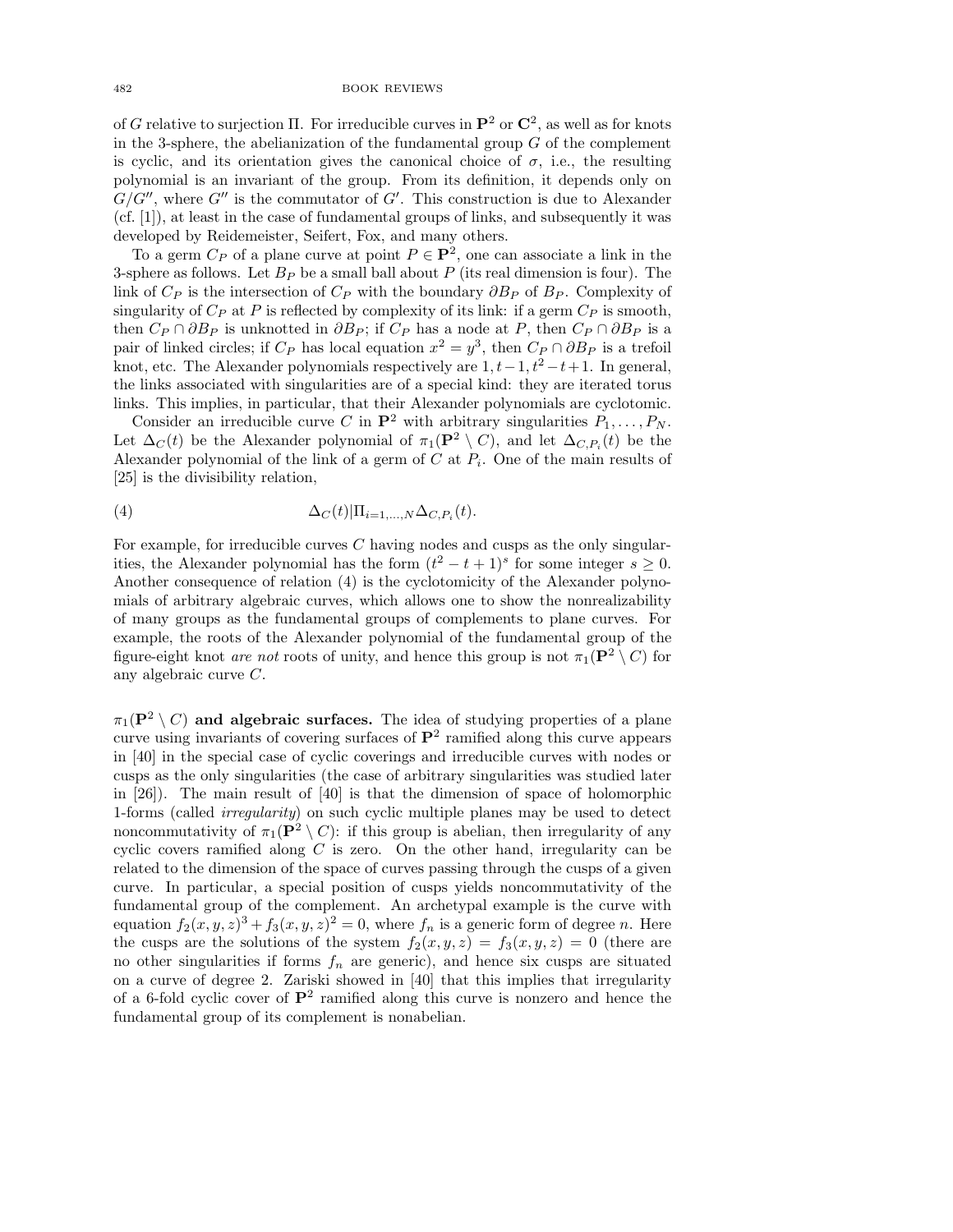B. Moishezon (cf. [30]) attempted to reverse the above idea and obtain invariants of an embedded projective surface  $X \subset \mathbf{P}^N$  using the branching curve C of a generic linear projection onto  $\mathbf{P}^2$ , and he viewed  $\pi_1(\mathbf{P}^2 \setminus C)$  as an invariant of deformation type of the pair  $(X, \mathbf{P}^{N})$ . In the case of a pluricanonically embedded surface of general type *X*, one expects to obtain an invariant of its deformation type only. In a series of papers (later ones jointly with Teicher, cf. [32]), explicit calculations for many concrete pairs  $(X, \mathbf{P}^N)$  were carried out. Moishezon used the interpretation of automorphisms  $\Phi_{\gamma}$  of the free group  $\pi_1(L_{x_0} \setminus C \cap L_{x_0})$  in the Zariski–van Kampen presentation (2) as *braids* (as was done earlier by Chisini), viewing the latter as the isotopy classes of diffeomorphisms of a disk fixing a finite subset of points which are identity on the boundary. The crucial piece of data associated with the curve (and determining the fundamental group) became the homomorphism  $\pi_1(\mathbf{P}^1 \setminus \mathrm{Cr}) \to B_d$ , where  $B_d$  is the braid group on  $d = \deg C$  strings, which he called the *braid monodromy*. Composition of the braid monodromy with the map associating to a braid the corresponding permutation, is the Riemann monodromy of a multivalued function associated with the projection of *C* on the *x*-axis. A special type of combinatorial analysis, partially motivated by Hurwitz's analysis of monodromy with values in a symmetric group, was developed for finding "normal forms" for the braid monodromy of singular curves. In particular, if  $C_{d(n)}$  is the branching curve of the generic projection of a smooth surface of degree  $n$  in  $\mathbb{P}^3$ , then  $\pi_1(\mathbf{P}^2 \setminus C_{d(n)}) = B_n/(\Delta_n^2)$ , where  $\Delta_n^2$  is the generator of the center of the braid group. Later on, precise conjectures on the structure of  $\pi_1(\mathbf{P}^2 \setminus C)$ , where *C* is a branching curve of a generic projection, were put forward (cf. [37]). With the advent of symplectic geomerty, braid monodromy became a very effective tool for the study of symplectic 4-manifolds and embedded symplectic curves (cf. [3]). Early expectations that the diffeomorphism (or symplectomorphism) type of manifold underlying a projective surface would determine its deformation type and that  $\pi_1(X \setminus C)$  would provide invariants of a diffeomorphism (or symplectomorphism) type different from Donaldson's invariants turned out to be incorrect (cf. [17], [6]).

One of the striking outcomes of the above combinatorial analysis of braid monodromy is a counterexample to the assertion by Chisini about the existence of plane curves of given degree and numbers of cusps and nodes. A braid monodromy associates with a curve  $C \subset \mathbf{P}^2$  the collection of braids  $\beta(\gamma_i)$ , where  $\gamma_i \in \pi_1(\mathbf{P}^1 \setminus \text{Cr}(C))$ , which must satisfy the relation  $\Pi \beta(\gamma_i) = \Delta^2$ . This is an analog of the Hurwitz relation  $\Pi\sigma(\gamma_i) = id$  for ordinary monodromy  $\sigma : \pi_1(\mathbf{P}^1 - \mathbf{C}\mathbf{r}) \to S_d$  with the values in the symmetric group associated with the cover  $C \to \mathbf{P}^1$ . Moreover, the local type of critical point corresponding to each generator  $\gamma_i$  determines the conjugacy class of the braid  $\beta(\gamma_i)$ . In [7] Chisini asserted that for a given collection of braids  $\Gamma_i \in B_d$ ,  $\Pi\Gamma_i = \Delta^2$ , each belonging to the conjugacy classes of braids appearing in the braid monodromies of curves with nodes and cusps, there exists an algebraic curve of degree *d* for which the braid monodromy satisfies  $\beta(\gamma_i) = \Gamma_i$ . Work [31] showed the existence of a counterexample to this claim, but later on it was realized that braid monodromy is very effective in describing singular *symplectic* curves (cf. [4]). Disproval of Chisini's claim was interpreted as showing the existence of symplectic curves not isotopic to algebraic ones. An interesting property (the so-called "Chisini problem") of homomorphisms onto a symmetric group of the fundamental groups of the complements to the branched curves of generic projections was proved by Kulikov (cf. [23]).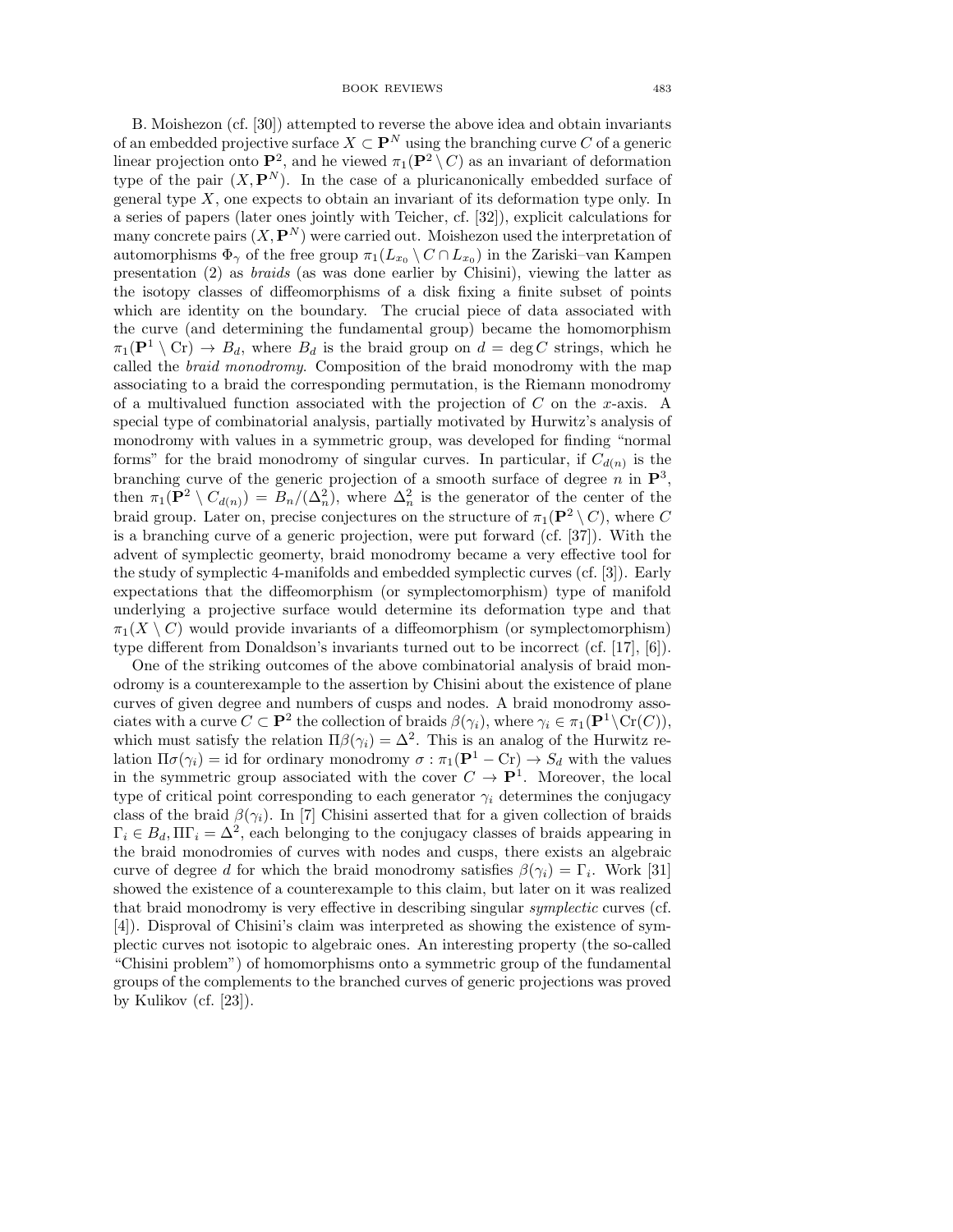Characteristic varieties and calculation of abelianization of the commu**tator of**  $\pi_1(\mathbf{P}^2 \setminus C)$ . Part of the fundamental group of the complement that is relatively well understood is the abelianization of its commutator  $\pi_1(\mathbf{P}^2 \setminus C)'$ . One of the problems leading to studying this abelianization is the calculation of the homology of abelian covers of  $\mathbf{P}^2 \setminus C$  or covers of  $\mathbf{P}^2$  ramified over *C*.

Homology groups of *cyclic* covers of  $\mathbf{P}^2$ , associated with a curve C with arbitrary singularities, were calculated by Libgober in 1981 (cf. [26]), extending the results of [40]. The answer was given in terms of the dimensions of linear systems of curves whose local equations near singular points of *C* belong to certain ideals. Such ideals, introduced under the name "the ideals of quasi-adjunction" in [26], represent the first appearance of *multiplier ideals*, which became a very active area of study since the late 1990s (cf. [24]). An upshot of [26], in the case when  $H_1(\mathbf{P}^2 \setminus C, \mathbf{Z})$  is cyclic, is an algebro-geometric expression for the quotient

(5) 
$$
\pi_1(\mathbf{P}^2 \setminus C)'/\pi_1(\mathbf{P}^2 \setminus C)'' \otimes \mathbf{Q}
$$

in terms of dimensions of linear systems of curves associated with singularities of *C*: the geometry of singularities determines the topology, i.e., the vector space (5) and vice versa.

The case of an arbitrary  $H_1(\mathbf{P}^2 \setminus C, \mathbf{Z})$  was treated in [27]. Similarly to the cyclic case, the first Betti number  $b_1$  of abelian covers of  $\mathbf{P}^2$  ramified along a curve C has an algebro-geometric expression in terms of the dimension of the linear system of curves depending on singularities of  $C$ . On the other hand, this  $b_1$  can be described in terms of the quotient (5) endowed with the canonical structure of a finitely generated module over the group ring  $\mathbf{C}[\pi_1(\mathbf{P}^2 \setminus C)/\pi_1(\mathbf{P}^2 \setminus C)']$  (this module structure is obtained from the action of an abelian group  $\pi_1(\mathbf{P}^2 \setminus C)/\pi_1(\mathbf{P}^2 \setminus C)'$ on (5) coming from the exact sequence (3) with  $\Sigma = \pi_1(\mathbf{P}^2 \setminus C)/\pi_1(\mathbf{P}^2 \setminus C)'$ ). In fact, the first Betti number of abelian covers depends only on *an invariant* of (5) that is a certain subvariety of the torus of characters Char  $H_1(\mathbf{P}^2 \setminus C, \mathbf{Z})$  called the *characteristic variety of*  $\pi_1(\mathbf{P}^2 \setminus C)$ . It is defined as the (reduced) support of the module (5) considered as a subvariety of  $Spec \mathbf{C}[\pi_1(\mathbf{P}^2 \setminus C)/\pi_1(\mathbf{P}^2 \setminus C)'] =$ Char  $H_1(\mathbf{P}^2 \setminus C, \mathbf{Z})$ , cf. [27]. This definition works for any group *G*, and in the case of fundamental groups of links yields the classical multivariable Alexander polynomial, extending the Alexander construction mentioned earlier. As a corollary of the calculation of the first Betti number of abelian covers, one obtains an algebrogeometric expression for this topological invariant.

Characteristic varieties have an interpretation in terms of cohomology of local systems (cf. [21]), which in turn opens the way for using Hodge theoretical methods (cf. [10], [28]). Characteristic varieties attached to fundamental groups of general quasi-projective varieties are very special. For example, in many cases they are known to be finite unions of translated subgroups of the torus of characters. This fundamental property found numerous applications; cf. for example [14] or [15] where it was shown that the only fundamental groups of Kähler manifolds which are also fundamental groups of 3-manifolds are the finite groups.

Beautiful properties of abelian covers of  $\mathbb{P}^2$  branched over an arrangement of lines were discovered by Hirzebruch ([22]) in the 1980s: for some arrangements and abelian covers the resulting complex surfaces are the quotients of ball in  $\mathbb{C}^2$  by arithmetic subgroups of  $PU(1, 2)$ . The theory of characteristic varieties allowed one to describe in a unified way the irregularity of these ball quotients (cf. [27]).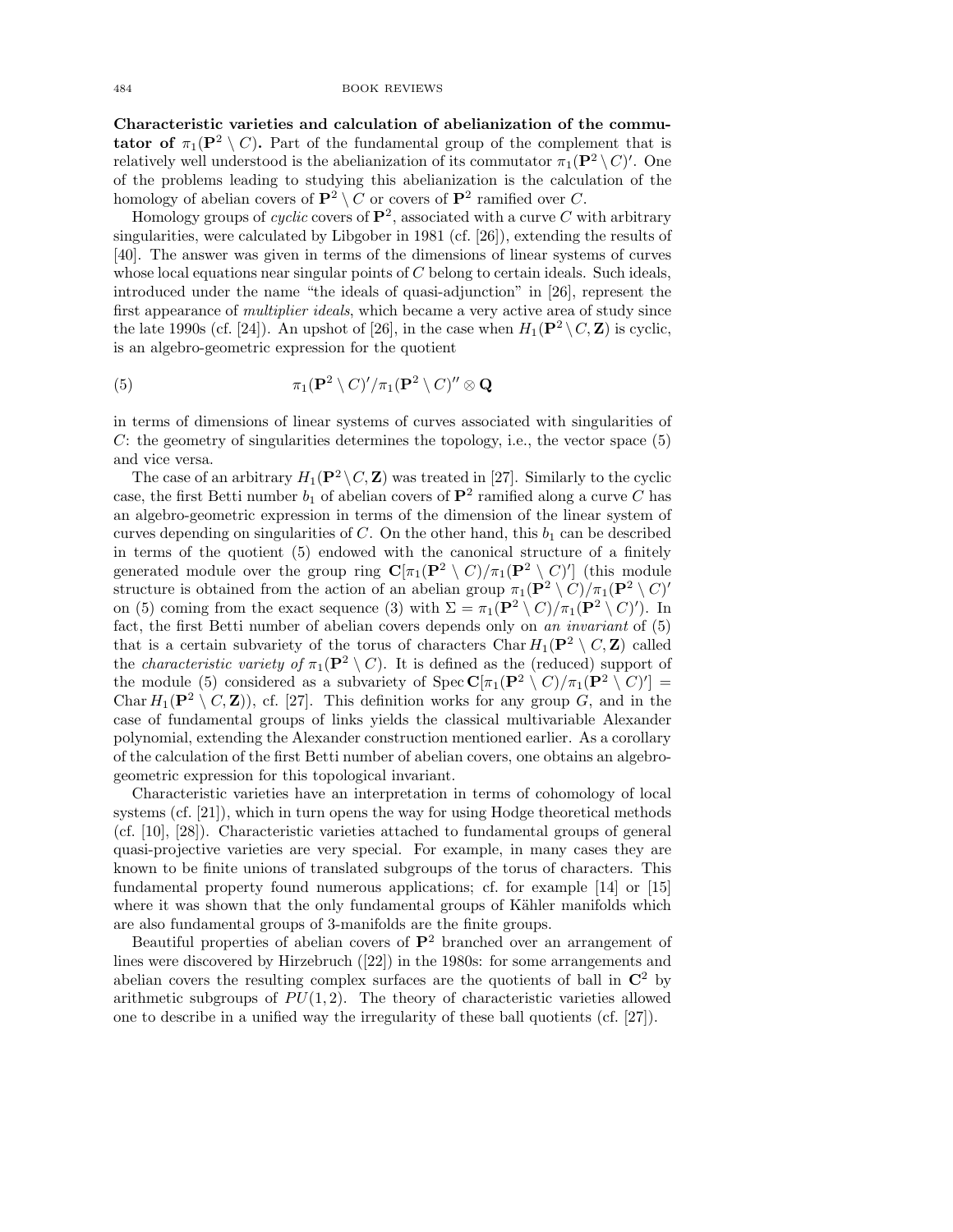In another direction, characteristic varieties, in a special case of arrangements of lines, attracted much attention due to their relation with combinatorics. Positive-dimensional irreducible components of characteristic varieties containing 1 ∈  $Char(\pi_1({\bf P}^2 \setminus A))$ , where A is an arrangement of lines, correspond to pencils (i.e., one-dimensional families of plane curves) with at least three special members. Each special member is a union of lines, and a union of lines in all such special members form the given arrangement ([29]). This correspondence uncovered several combinatorial aspects underlying the properties of  $\pi_1(\mathbf{P}^2 \setminus \mathcal{A})$ .

The relation between characteristic varieties and pencils of plane curves led to considering in [2] the pencils of curves with multiple fibers. Connection of the latter with orbifold fundamental groups became one of many currently active developing directions.

The book. Degtyarev's book is a welcome and timely addition to the literature on the topology of plane algebraic curves, which so far, besides being one of several subjects in the textbook [13], had included only research and survey articles. It combines a lot of introductory material, presenting a number of developments mentioned above (including introduction to the theory of Alexander polynomials and braid monodromy) and a detailed exposition of some of the author's research done over the last twenty years. The main guiding theme of the book is a description of approaches to the classification of the fundamental groups of plane curves of low degree, to which the author was the main contributor. But there are many related topics discussed in depth, spreading from algebraic curves over R and geometry of elliptic surfaces.

The text is separated into two parts. The first part deals with a description of technical tools, and the second contains concrete applications of these techniques to classification problems.

Classification of equisingular families of plane curves (sometimes called "families of rigidly isotopic curves"), for which the fundamental groups of the complements are the main invariants, in the case of curves of degree up to 4, is easy but becomes much harder already in the case of quintics and sextics. In fact, there are 221 equisingular families of quintics, and a list of equisingular families of sextics should it be possible to compile—must be frighteningly long. Nevertheless, the list of fundamental groups of quintics was found by Degtyarev in 1989. Results on classification of curves of degree 6 continued emerging gradually over last two decades, and it has been completed for many classes of singular sextics. This book contains the most complete description of such classification results to date (though the author remarks that "topology of plane sextics is a vast subject deserving a separate monograph").

One of the central points, which makes the classifications of plane sextics so interesting, is the relation of the latter with the theory of K3 surfaces. A K3 surface is a simply connected complex surface admitting a nonvanishing holomorphic 2 form. There is a 20-dimensional family on complex surfaces satisfying this condition and containing countably many 19-dimensional families of projective ones. K3 surfaces are among the most beautiful and most studied objects in mathematics, which still continue to reveal new facets. Areas in which they play an important role spread from number theory to string theory and dynamics. A minimal resolution of singularities of double covers of  $\mathbb{P}^2$  branched over a sextic curve having simple (in the sense of Arnold) singularities are K3 surfaces. This is the reason for the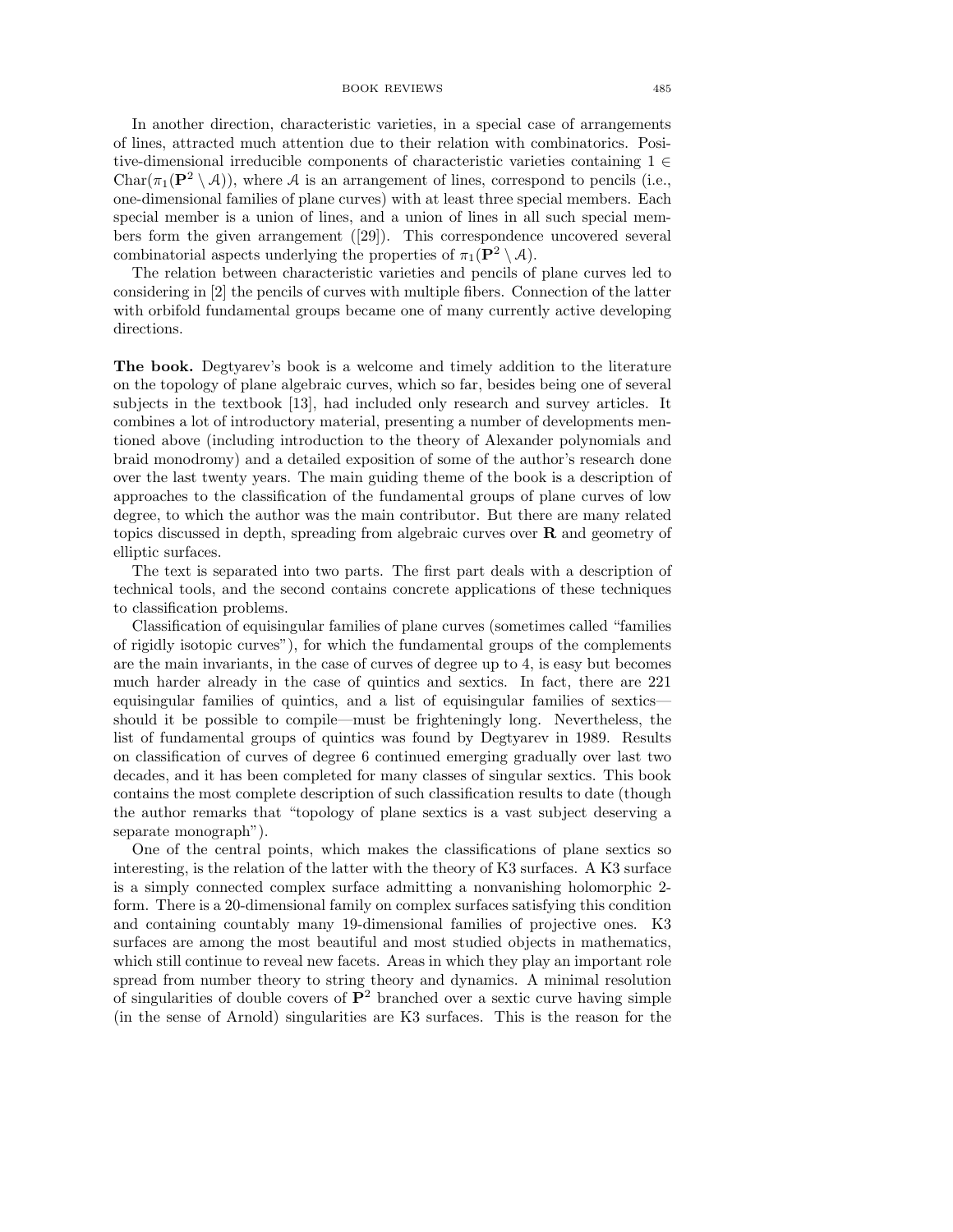appearance of K3 surfaces in connection with plane sextics. Another tool prominent in this book is the relation of sextics to trigonal curves, i.e., curves admitting a map of degree 3 onto  $\mathbf{P}^1$ , embedded into Hirzebruch surfaces (i.e.,  $\mathbf{P}^1$ -fibrations over  $\mathbf{P}^1$ ).

A way to make sense out of the enormous number of equisingular types of sextics is to relate them to a manageable combinatorial object. This is done in the book, based on author's works over the years, by relating them to special graphs embedded into closed orientable surfaces representing an overdecorated version (due to Orevkov) of "*dessins d'enfant*" that appeared in Grothendieck's "*l'Esquisse d'un Programme*" [19]. Detailed exposition of such graph theory is given in Chapters 1 and 4. Sextic curves having a point of multiplicity 3 admit interpretation as a subclass of trigonal curves, i.e., threefold covers of  $\mathbf{P}^1$ , in a blowup of  $\mathbf{P}^2$  at a point (Hirzebruch surface). Indeed, a proper preimage of such a sextic in a blowup of  $\mathbf{P}^2$  at its triple point, mapped by the natural map of such a blowup onto its exceptional curve, yields the presentation of the sextic as a trigonal curve. Moreover, the double cover of the Hirzebruch surface totally ramified along the union of a embedded trigonal curve and the exceptional curve yields an elliptic surface, i.e., a surface admitting dominant maps onto  $\mathbf{P}^1$  and having as a generic fiber a smooth elliptic curve. This correspondence and a concise introduction to the theory of elliptic surfaces, including their role in real algebraic geometry, are presented in Chapter 3. As mentioned earlier in this review, braid monodromy of plane curves and its specialization to  $B_3$ -valued case, which is central in the isotopy classification of trigonal curves, are discussed in Chapters 3 and 5. This is preceded by an introductory Chapter 2 containing a discussion of the braid group *B*<sup>3</sup> together with the closely related modular group  $PSL_2(\mathbf{Z})$  (i.e., the quotient of  $B_3$  by its center). This chapter also includes properties of the Burau homomorphism of *B*<sup>3</sup> into  $Aut(\mathbf{Z}[t, t^{-1}]^2)$ , used in the study of Alexander invariants later in the book. Braid monodromy in connection with *dessins d'enfant* is the subject of Chapter 5.

Part II contains a unified exposition of several classification results spread over a vast literature, as well as many new results. Discussion of classification of Alexander modules of trigonal curves is given in Chapter 6. Fundamental groups of sextics per se, including detailed tables for many classes of sextics, is the subject of Chapters 7 and 8. There is an extensive discussion of the so-called Oka conjecture characterizing sextics with nontrivial Alexander polynomials as the sextics of torus type, i.e., having an equation of the form  $f_2^3 + f_3^2 = 0$ , where  $f_d$  are possibly nongeneric forms of degree *d*. This chapter also includes the complete classification of classes of equisingular deformations and the fundamental groups of the complements to plane quintics already mentioned. Chapter 9 discusses the transcendental lattices of elliptic surfaces constructed using trigonal curves as well as Mordell–Weil groups and extremal elliptic surfaces. Factorization of monodromy, representing part of the earlier-mentioned combinatorial analysis of braid monodromies is discussed in Chapter 10. One of the main results here is the existence of the *exponentially growing in k* number of nonequivalent factorizations of length *k* of the elements of  $B_3$ . The problem of deciding if there are pairs of plane algebraic curves of the same degree with the same number of cusps and nodes but different fundamental groups is known as finding "Zariski pairs". The main result of the concluding chapter is the existence of topologically distinct Zariski *k*-plets (extending the notion of Zariski pairs to the case  $k > 2$ ) in a variety of contexts: irreducible trigonal curves, real Lefschetz fibrations, extremal elliptic surfaces, etc.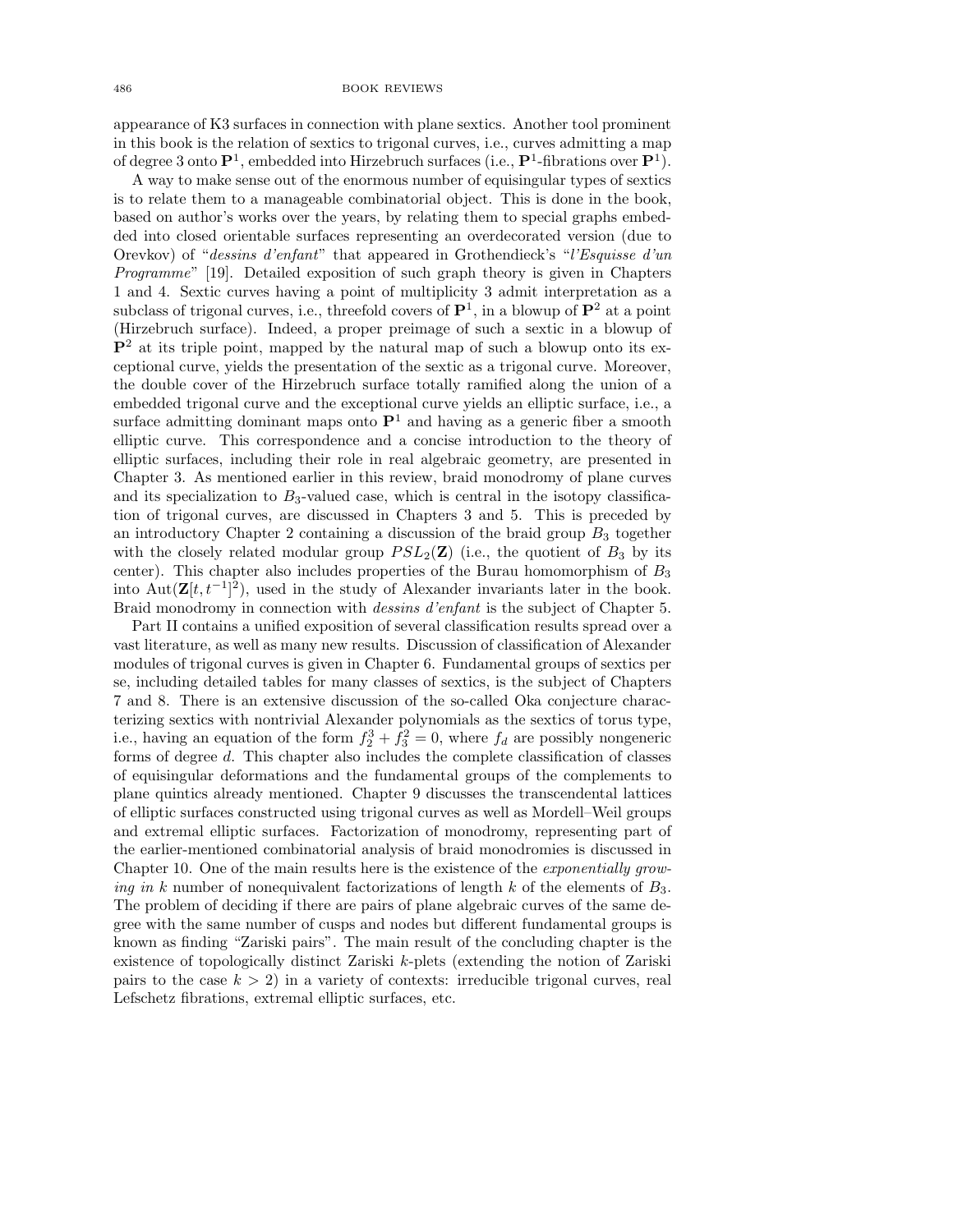The book contains several appendices that help the reader connect to the author's terminology and which help a novice understand the material in the main body of the book.

The text is clearly written, it contains a good and systematic exposition of known and new material. This book should be a must-have for anyone working in this area and also for everyone who runs into plane singular curves and wants to know how to work with them.

### **REFERENCES**

- [1] J. W. Alexander, *Topological invariants of knots and links*, Trans. Amer. Math. Soc. 30 (1928), no. 2, 275–306, DOI 10.2307/1989123. MR1501429
- [2] Enrique Artal Bartolo and José Ignacio Cogolludo-Agustín, On the connection between fun*damental groups and pencils with multiple fibers*, J. Singul. 2 (2010), 1–18, DOI 10.5427/jsing.2010.2a. MR2763015 (2012a:14070)
- [3] Denis Auroux, *Symplectic 4-manifolds as branched coverings of* CP2, Invent. Math. 139 (2000), no. 3, 551–602, DOI 10.1007/s002220050019. MR1738061 (2000m:53119)
- [4] D. Auroux, S. K. Donaldson, and L. Katzarkov, *Luttinger surgery along Lagrangian tori and non-isotopy for singular symplectic plane curves*, Math. Ann. 326 (2003), no. 1, 185–203, DOI 10.1007/s00208-003-0418-9. MR1981618 (2004c:57039)
- [5] E. Brieskorn, *Die Fundamentalgruppe des Raumes der regulären Orbits einer endlichen komplexen Spiegelungsgruppe* (German), Invent. Math. 12 (1971), 57–61. MR0293615 (45 #2692)
- [6] Fabrizio Catanese, *Di*ff*erentiable and deformation type of algebraic surfaces, real and symplectic structures*, Symplectic 4-manifolds and algebraic surfaces, Lecture Notes in Math., vol. 1938, Springer, Berlin, 2008, pp. 55–167, DOI 10.1007/978-3-540-78279-7 2. MR2441412
- [7] Oscar Chisini, *Il teorema di esistenza delle trecce algebriche. I, II* (Italian), Atti Accad. Naz. Lincei. Rend. Cl. Sci. Fis. Mat. Nat. (8) 17 (1954), 143–149, 307–311 (1955). MR0071103 (17,86a)
- [8] J. I. Cogolludo-Agustin and A. Libgober, *Mordell-Weil groups of elliptic threefolds and the Alexander module of plane curves*, J. Reine Angew. Math., to appear.
- [9] P. Deligne and D. Mumford, *The irreducibility of the space of curves of given genus*, Inst. Hautes Études Sci. Publ. Math. **36** (1969), 75–109. MR0262240 (41  $\#6850$ )
- [10] Pierre Deligne, *Equations di ´* ff*´erentielles `a points singuliers r´eguliers* (French), Lecture Notes in Mathematics, Vol. 163, Springer-Verlag, Berlin, 1970. MR0417174 (54 #5232)
- [11] Pierre Deligne, *Le groupe fondamental du compl´ement d'une courbe plane n'ayant que des* points doubles ordinaires est abélien (d'après W. Fulton) (French), Bourbaki Seminar, Vol. 1979/80, Lecture Notes in Math., vol. 842, Springer, Berlin, 1981, pp. 1–10. MR636513 (83f:14026)
- [12] Pierre Deligne, *Les immeubles des groupes de tresses g´en´eralis´es* (French), Invent. Math. 17 (1972), 273–302. MR0422673 (54 #10659)
- [13] Alexandru Dimca, *Singularities and topology of hypersurfaces*, Universitext, Springer-Verlag, New York, 1992. MR1194180 (94b:32058)
- [14] Alexandru Dimca, *Characteristic varieties and logarithmic di*ff*erential 1-forms*, Compos. Math. 146 (2010), no. 1, 129–144, DOI 10.1112/S0010437X09004461. MR2581244 (2011g:14019)
- [15] Alexandru Dimca and Alexander I. Suciu, *Which 3-manifold groups are Kähler groups?*, J. Eur. Math. Soc. (JEMS) 11 (2009), no. 3, 521–528, DOI 10.4171/JEMS/158. MR2505439 (2011f:32041)
- [16] F. Enriques, *Sulla construzione delle funzioni algebriche di due variabili possedenti una data curva diramazione*, Ann. Nat. Pure Appl. vol. 1 (1923).
- [17] Robert Friedman and John W. Morgan, *Smooth four-manifolds and complex surfaces*, Ergebnisse der Mathematik und ihrer Grenzgebiete (3) [Results in Mathematics and Related Areas (3)], vol. 27, Springer-Verlag, Berlin, 1994. MR1288304 (95m:57046)
- [18] William Fulton, *On the fundamental group of the complement of a node curve*, Ann. of Math. (2) 111 (1980), no. 2, 407–409, DOI 10.2307/1971204. MR569076 (82e:14035)
- [19] Leila Schneps and Pierre Lochak, editors. *Geometric Galois actions. 1. Around Grothendieck's* "*Esquisse d'un programme*". London Mathematical Society Lecture Note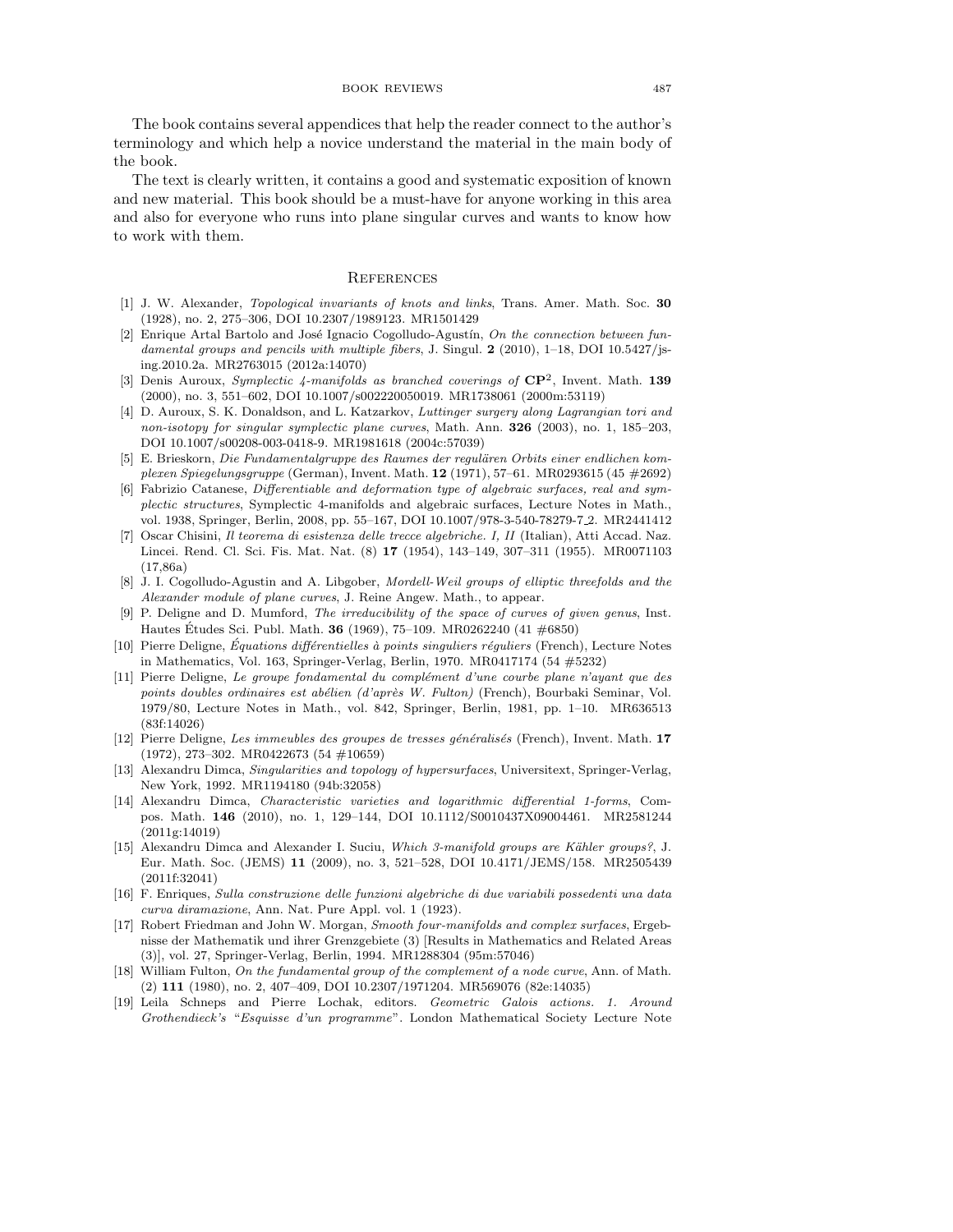Series, 242. Cambridge University Press, Cambridge, 1997. MR1483106 (98e:14003), DOI 10.1017/CBO9780511666124

- [20] Joe Harris, *On the Severi problem*, Invent. Math. 84 (1986), no. 3, 445–461, DOI 10.1007/BF01388741. MR837522 (87f:14012)
- [21] Eriko Hironaka, *Alexander stratifications of character varieties*, Ann. Inst. Fourier (Grenoble) 47 (1997), no. 2, 555–583. MR1450425 (98e:14020)
- [22] F. Hirzebruch, *Arrangements of lines and algebraic surfaces*, Arithmetic and geometry, Vol. II, Progr. Math., vol. 36, Birkhäuser Boston, Mass., 1983, pp. 113–140. MR717609 (84m:14037)
- [23] Vik. S. Kulikov, *On Chisini's conjecture* (Russian, with Russian summary), Izv. Ross. Akad. Nauk Ser. Mat. 63 (1999), no. 6, 83–116, DOI 10.1070/im1999v063n06ABEH000267; English transl., Izv. Math. 63 (1999), no. 6, 1139–1170. MR1748562 (2001c:14030)
- [24] Robert Lazarsfeld, *Positivity in algebraic geometry. II*, Ergebnisse der Mathematik und ihrer Grenzgebiete. 3. Folge. A Series of Modern Surveys in Mathematics [Results in Mathematics and Related Areas. 3rd Series. A Series of Modern Surveys in Mathematics], vol. 49, Springer-Verlag, Berlin, 2004. Positivity for vector bundles, and multiplier ideals. MR2095472 (2005k:14001b)
- [25] A. Libgober, *Alexander polynomial of plane algebraic curves and cyclic multiple planes*, Duke Math. J. 49 (1982), no. 4, 833–851. MR683005 (84g:14030)
- [26] A. Libgober, *Alexander invariants of plane algebraic curves*, Singularities, Part 2 (Arcata, Calif., 1981), Proc. Sympos. Pure Math., vol. 40, Amer. Math. Soc., Providence, RI, 1983, pp. 135–143. MR713242 (85h:14017)
- [27] A. Libgober, *Characteristic varieties of algebraic curves*, computation (Eilat, 2001), NATO Sci. Ser. II Math. Phys. Chem., vol. 36, Kluwer Acad. Publ., Dordrecht, 2001, pp. 215–254. MR1866902 (2003e:14008)
- [28] Anatoly Libgober, *Non vanishing loci of Hodge numbers of local systems*, Manuscripta Math. 128 (2009), no. 1, 1–31, DOI 10.1007/s00229-008-0221-8. MR2470184 (2010g:32026)
- [29] Anatoly Libgober and Sergey Yuzvinsky, *Cohomology of the Orlik-Solomon algebras and local systems*, Compositio Math. 121 (2000), no. 3, 337–361, DOI 10.1023/A:1001826010964. MR1761630 (2001j:52032)
- [30] B. G. Moishezon, *Stable branch curves and braid monodromies*, Algebraic geometry (Chicago, Ill., 1980), Lecture Notes in Math., vol. 862, Springer, Berlin, 1981, pp. 107–192. MR644819 (83c:14008)
- [31] B. Moishezon, *The arithmetic of braids and a statement of Chisini*, Geometric topology (Haifa, 1992), Contemp. Math., vol. 164, Amer. Math. Soc., Providence, RI, 1994, pp. 151– 175, DOI 10.1090/conm/164/01591. MR1282761 (95d:20069)
- [32] Boris Moishezon and Mina Teicher, *Braid group technique in complex geometry. V. The fundamental group of a complement of a branch curve of a Veronese generic projection*, Comm. Anal. Geom. 4 (1996), no. 1-2, 1–120. MR1393558 (97j:14041)
- [33] Madhav V. Nori, *Zariski's conjecture and related problems*, Ann. Sci. Ecole Norm. Sup. (4) ´ 16 (1983), no. 2, 305–344. MR732347 (86d:14027)
- [34] Mutsuo Oka, *Some plane curves whose complements have non-abelian fundamental groups*, Math. Ann. 218 (1975), no. 1, 55–65. MR0396556 (53 #419)
- [35] Francesco Severi, *Vorlesungen ¨uber algebraische Geometrie* (German), Teubner, Leipzig, 1921.
- [36] Domingo Toledo, *Projective varieties with non-residually finite fundamental group*, Inst. Hautes Etudes Sci. Publ. Math. 77 (1993), 103-119. MR1249171 (94k:14008)
- [37] Mina Teicher, *New invariants for surfaces*, Tel Aviv Topology Conference: Rothenberg Festschrift (1998), Contemp. Math., vol. 231, Amer. Math. Soc., Providence, RI, 1999, pp. 271–281, DOI 10.1090/conm/231/03366. MR1707349 (2001c:14040)
- [38] Egbert R. Van Kampen, *On the Fundamental Group of an Algebraic Curve*, Amer. J. Math. 55 (1933), no. 1-4, 255–267, DOI 10.2307/2371128. MR1506962
- [39] Oscar Zariski, On the Problem of Existence of Algebraic Functions of Two Variables Possess*ing a Given Branch Curve*, Amer. J. Math. 51 (1929), no. 2, 305–328, DOI 10.2307/2370712. MR1506719
- [40] Oscar Zariski, *On the irregularity of cyclic multiple planes*, Ann. of Math. (2) 32 (1931), no. 3, 485–511, DOI 10.2307/1968247. MR1503012